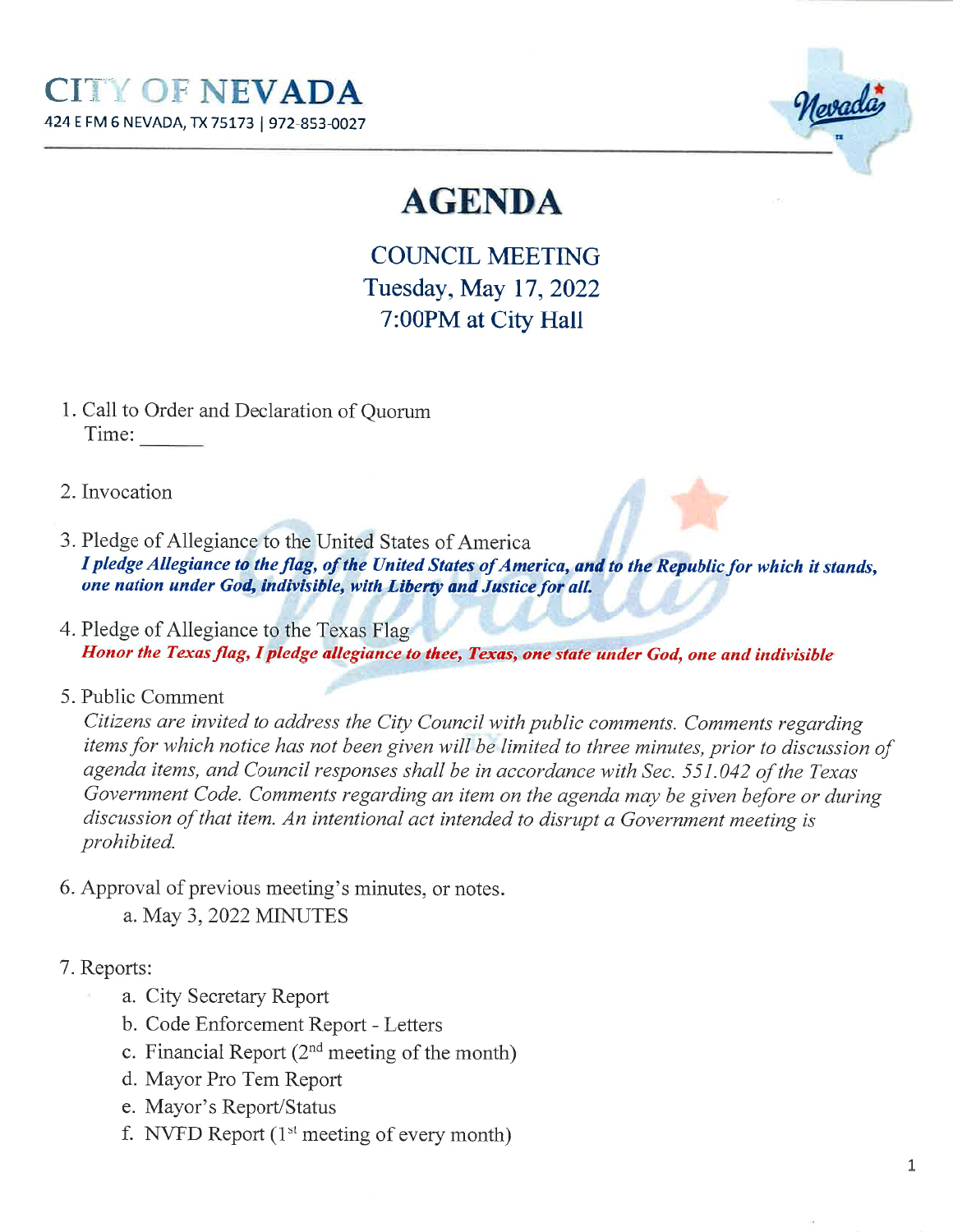### 8. Business Session:

- a. Discuss/Take Action: Accept the Official Canvassed Votes from the May 7, 2022 Elections, for New Council members, and the Mayor.
	- ¡. STATEMENT OF OFFICER/OATHMayor - Benito PoncePlace one - Mike Laye Place two - Donald Deering Place five - John McBride

## CONGRATUALTIONS AND WELCOME TO THE CITY OF NEVADA COUNCIL

- b. Discuss/Take Action: Elect and vote on Pro Tem for 2022-2023
- c. Discuss/Take Action: The City of Nevada, Collin County, Texas (City) has requested Hayter Engineering Inc. To evaluate the downtown area roads, and drainage assessment.Chris Donnan with Hayter Engineering.
- d. Discuss/Take Action: Downtown roads, and drainage assessment. West of S. FM 1138, West St., Cole St., and South St. Should the Original assessment be amended to incorporate the additional streets, or should this be designated as a "Phase II" assessmentfor Chris Donnan with Hayter Engineering.
- e. Discuss/Take Action: Single Family Residential Development, located west of Nevada Lakes on CR 537. Deliberation and appropriate action regarding a DevelopmentAgreement for standards and annexation for a proposed 69 home subdivision.
- f. Discuss: Notice of Application for an Air Quality Standard Permit for Permanent Rockand Concrete Crushers. This will be located at 17388 CR 543, Nevada TX 75173. West of Eugene/CR 593 and East of Mirage Dr. on the south side of CR 543.
- g. Discuss/Take Action: Barnes Waste Nevada Clean-up Day. (Location TBD) Barnes Waste will be onsite to help citizens remove bulk items, and place them in the proper bins. The bulk Clean-up Day is only available to citizens that live inside citylimits of City of Nevada. Citizens are required to bring one of the following: Driver's license, utility bill, or proof of residency.
	- i. Council to pick from available dates below.

June 18, 2022 IuIy 23, 2022 July 30, 2022August 6,2022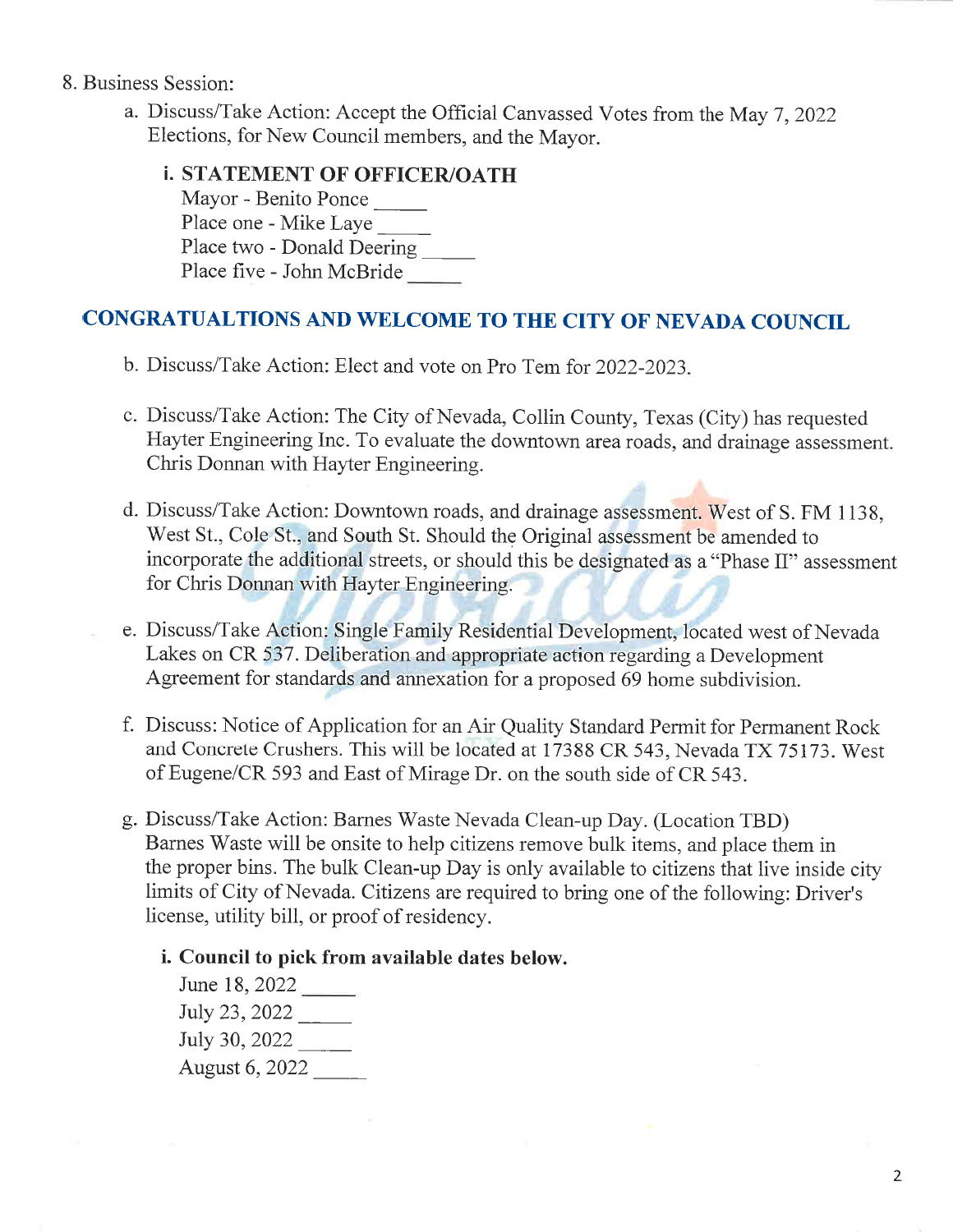## 9. Future Agenda Items

 Future agenda ítems shall be designated by the Mayor. In addition, a motion and a secondfrom any two Councilpersons shall be sufficient to add an agenda item for a future meeting Staff and counsel shall have prior consent of the Mayor to add an agenda item for a future meeting.

## 10. Executive Session - Time:

As authorized by Section 551.071 (2) of the Texas Government Code, this meeting may be convened into closed. Executive Session for the purpose of seeking confidential legaladvice from the City Attorney on any agenda item listed herein. 551.071 of the Texas Government Code legal advíce fro\* the City Attorney regarding legal processrequirements for code enforcement, building permits, and inspections.

11. Regular Session: Reconvene from Executive Session - Time:

- 12. If required, act on items reviewed in Executive Session.
- 13. Adjoumment / Closing Time:

I, Judy Hill, City Secretary, certify that the Agenda of the City of Nevada Council Regular Meeting to be held on May 17, 2022, was posted at City Hall on May 13, 2022.

NOTE: The City of Nevada, Texas, City Council meets regularly on the first and thírd Tuesday of each month at 7:00 P.M. The Council adheres to the printedAgenda for official action. Any individuals desiring official action on a matter<br>should submit a request for the item to be considered for inclusion on a future Agenda to the office of the City Secretary no later than fourteen (14) days prior to the Council Meetíng.